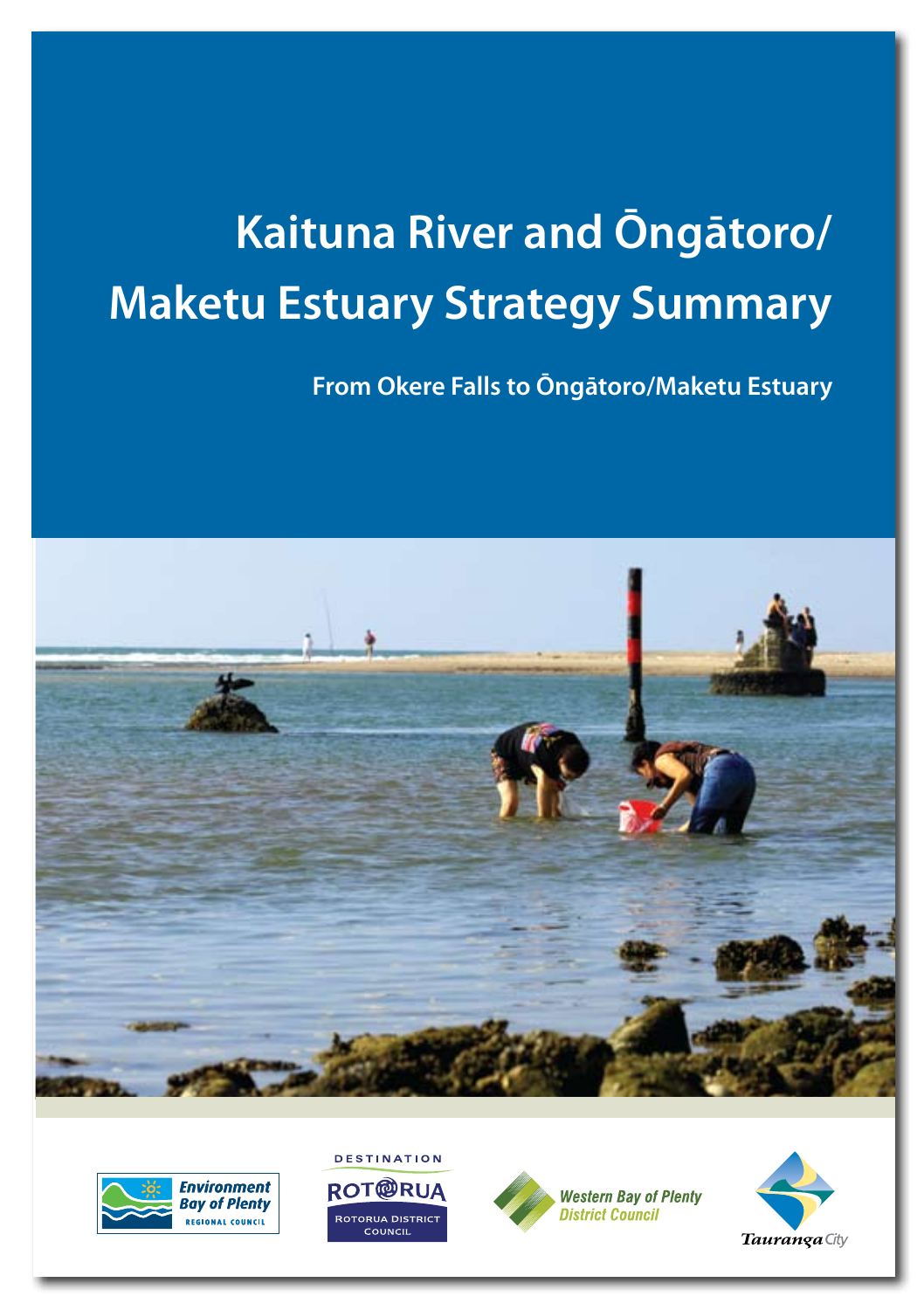## The Vision: **Where we want to be in 10 Years**

The vision for the Kaituna River and Ōngātoro/Maketu Estuary Strategy is to ensure that as a wider community our policies and plans, our activities and actions:

> *"Celebrate and honour Kaituna River and Ōngātoro/Maketu Estuary life as taonga"*

*"Whakanuia, whakamawawatia te mauri o te Kaituna me Ōngātoro hei taonga"*

The Kaituna River, wetlands and Ōngātoro/Maketu Estuary are taonga – valued by the community for their clean water, healthy ecosystems, recreational and cultural values. The vision for the Kaituna River and Ōngātoro/Maketu Estuary is to ensure that by 2018 there is an improvement in the sustainable management of valuable river and estuary resources through our policies, plans, activities and actions. This will ensure that the river and estuary remain home to indigenous flora and fauna, including native plants, kōura, eels, fish, trout, inanga and waterfowl, and be able to provide a bountiful source of kaimoana.

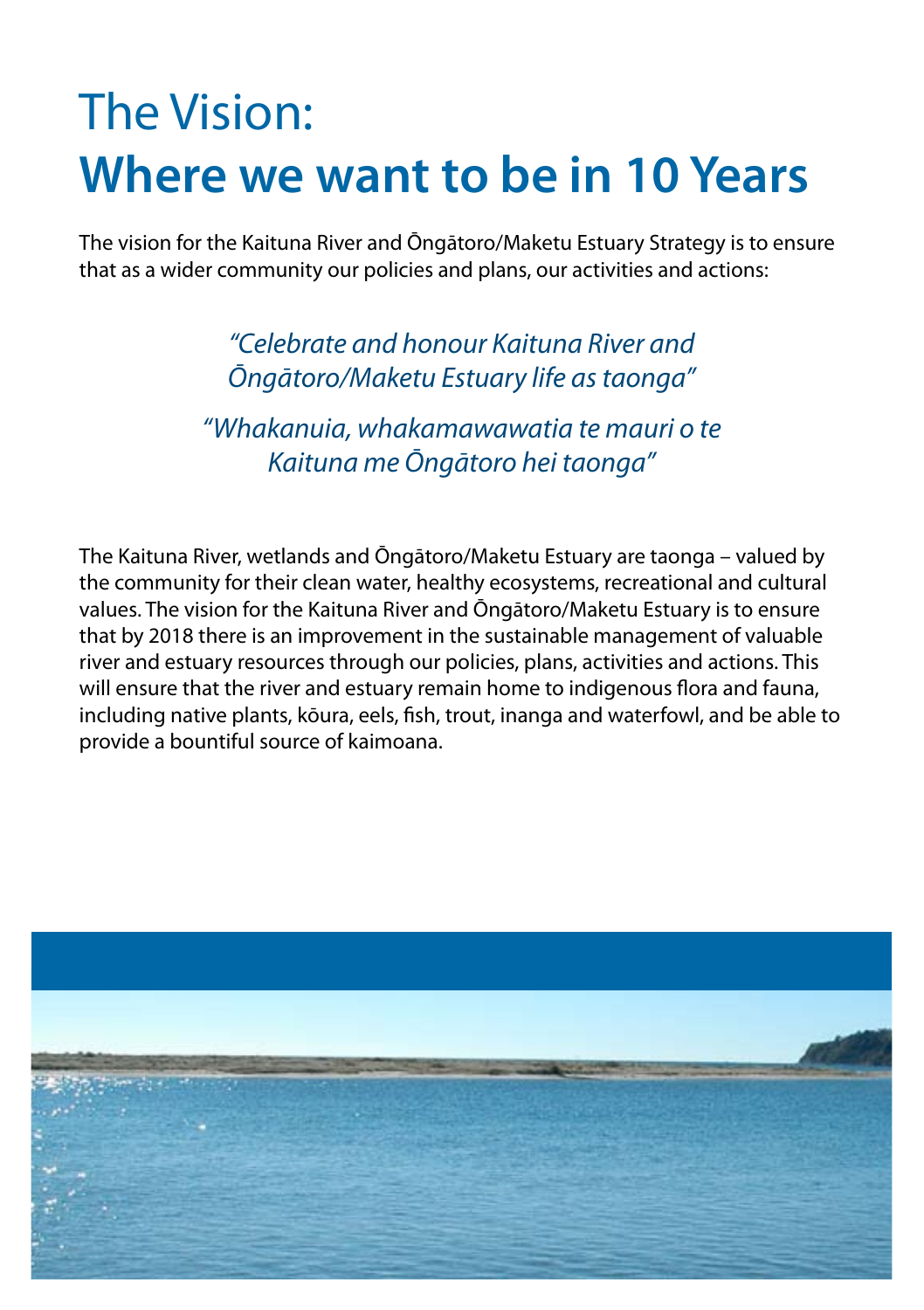# **Ngā Mānatunatu – the Issues**

There are community concerns about the pressures that the Kaituna River and Ōngātoro/Maketu environment faces from:

- Flood protection works reclaiming water bodies and draining wetlands, affecting water levels, flooding and the shape of the river and estuary – it can also damage shellfish and habitats for aquatic and bird life.
- Development around streams, the river and estuary can lead to loss of habitats, reduced buffers between the land and water, and an increase in nutrients and contaminants entering the water. It can also lead to loss of cultural landscapes and significant cultural sites, creating instability for Maori, and impacting on the ability of tangata whenua to exercise kaitiakitanga.
- Silt washing into the Kaituna River and silt and sand incursion into the estuary can change the way water circulates, it traps pollutants and affects shellfish beds.
- Stock grazing can affect salt marsh and river/stream edges, nesting grounds for birds and spawning habitats for fish.
- Nutrients and contaminants washing into the stream, rivers and estuary from farms and septic tanks. Industry and development can lead to poor water quality - affecting fish, shellfish, vegetation and river and estuary life.

A reduced flow of water to the estuary from the river remains a concern to the local community as a relatively small volume of water passes through Ford's Cut.

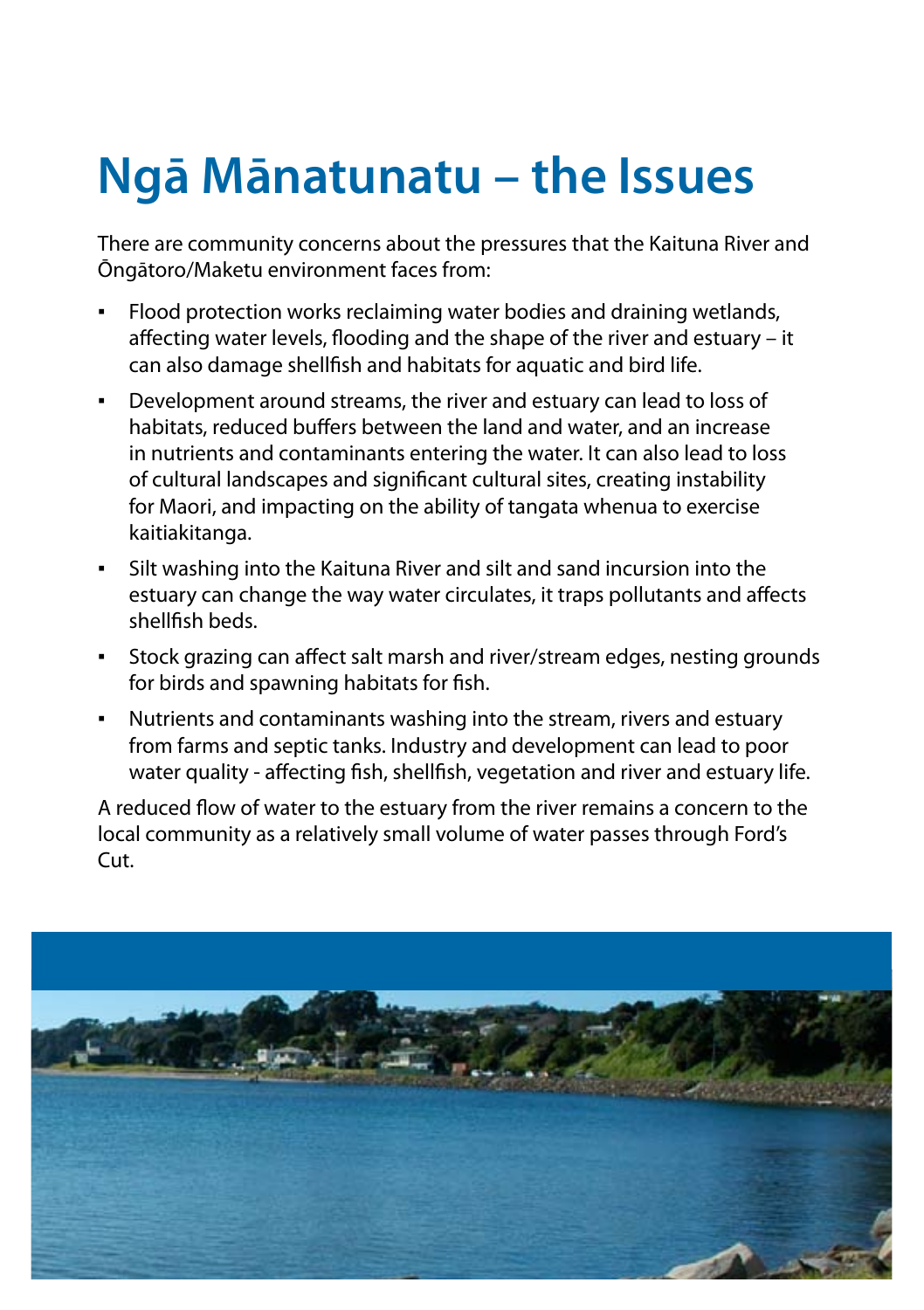

## **Improving Water Quality Te Whakapai Ake i te Āhua o te Wai**

Protect and enhance water quality in the Kaituna River and Ōngātoro/Maketu Estuary.

- Manage land use to minimise sediment and contaminant run-off entering the Kaituna River and its tributaries and associated waterways from many different sources
- Use riparian strips, swales and wetlands for stormwater treatment
- Consider alternative options for sewage and stormwater treatment
- Ensure sewage discharges comply with Regional Plan rules
- Endeavour to meet the targets set in the Dairy and Clean Streams Accord.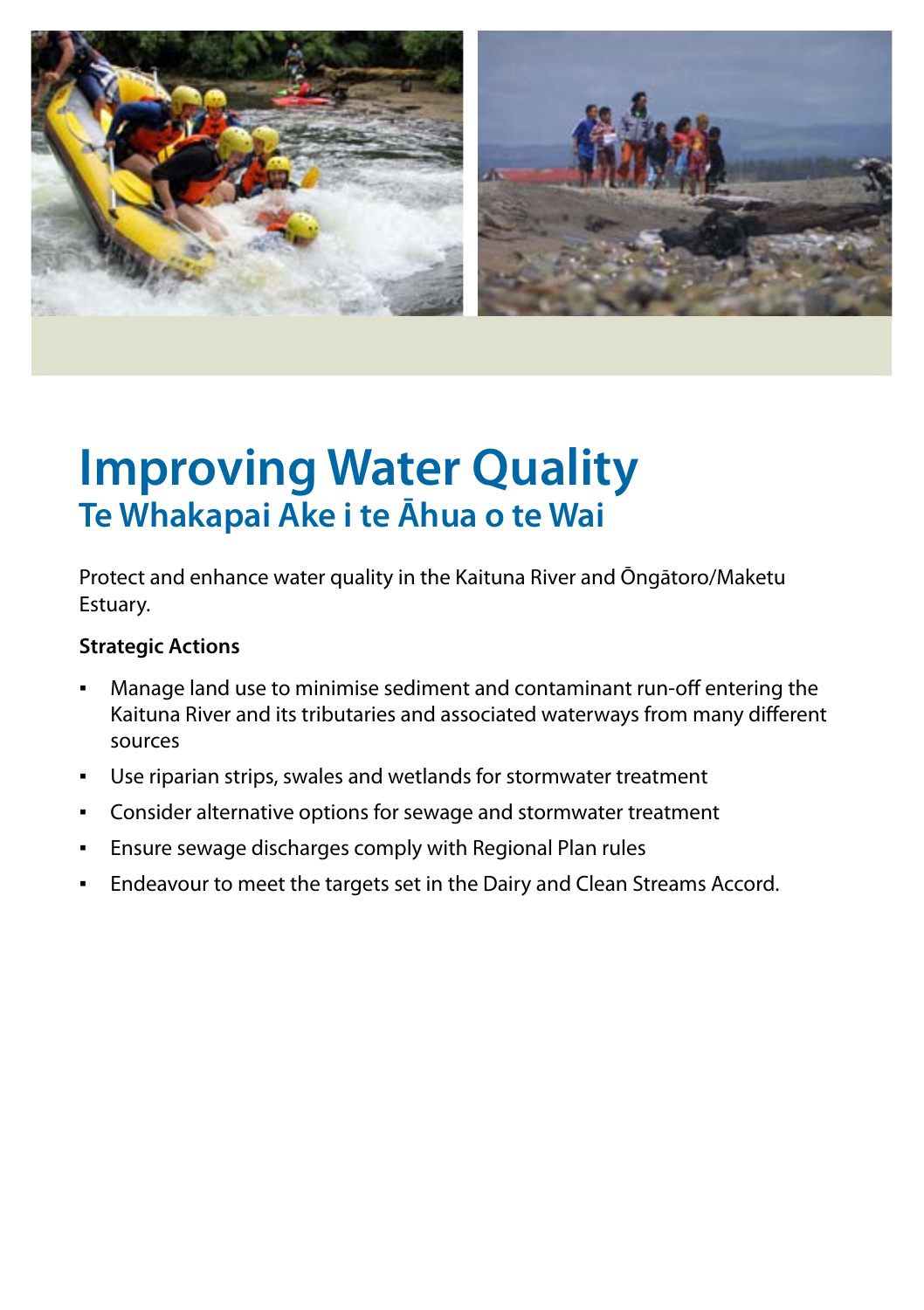

## **Restoring Healthy Ecosystems Te Haumanu i ngā Pūnaha Rauropi**

Improve the coastal and tidal environment. Protect and enhance existing wetlands, while increasing the extent of wetlands in the lower Kaituna Catchment, to provide for Maori cultural values and uses of wetlands, habitats for endangered indigenous wetland species (including birds, fish and flora) and habitats of waterfowl.

- Rehabilitate the coastal sand-dune environment.
- Kaituna River to the Ōngātoro/Maketu Estuary re-diversion (exploring options to increase water flow from the river to the estuary)
- Create at least 100ha of wetland in the lower Kaituna Catchment by 2018
- Identify, prioritise, protect and enhance water-based habitats
- Manage and protect riparian margins
- Undertake natural habitat restoration projects to provide for indigenous flora and fauna, and for fish to spawn
- Increase and enhance the extent of wetlands in the lower Kaituna Catchment
- Protect, enhance and showcase the Lower Kaituna Wildlife Management Reserve.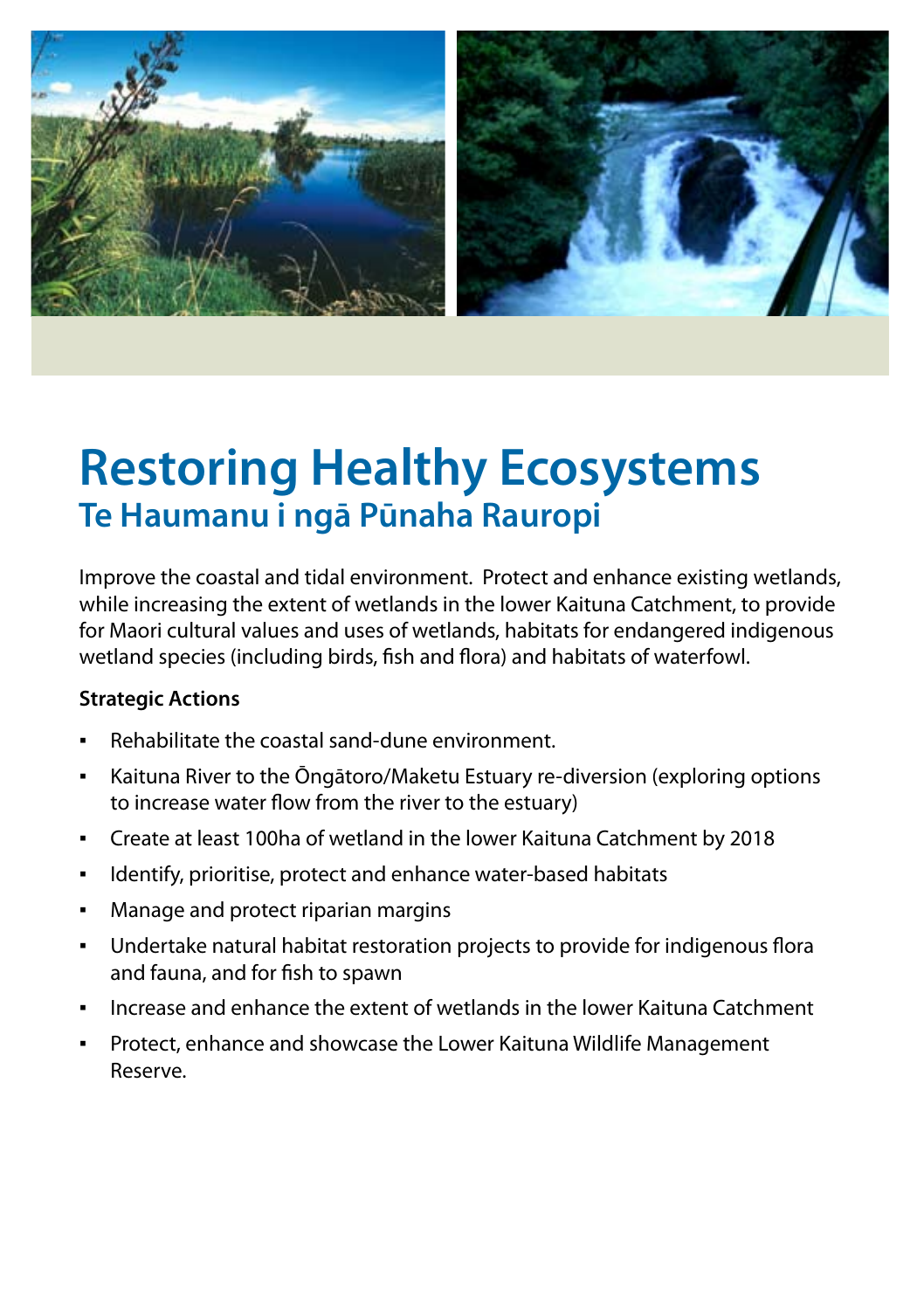# **Ensuring Sustainable Resource Use**

### **Te Whakapūmau ka Whakamahi Tauwhirotia ngā rawa**

Sustainable land-use development. Recognise kaitiakitanga when managing activities.

- Increase riparian reserve areas
- Protect the existing character and amenity values of the catchment and its settlement
- Improve resource management protocols
- Development of a sub-regional/regional park in the lower Kaituna area
- Identify culturally significant sites for protection
- Manage recreation activities to ensure the environment is not damaged.

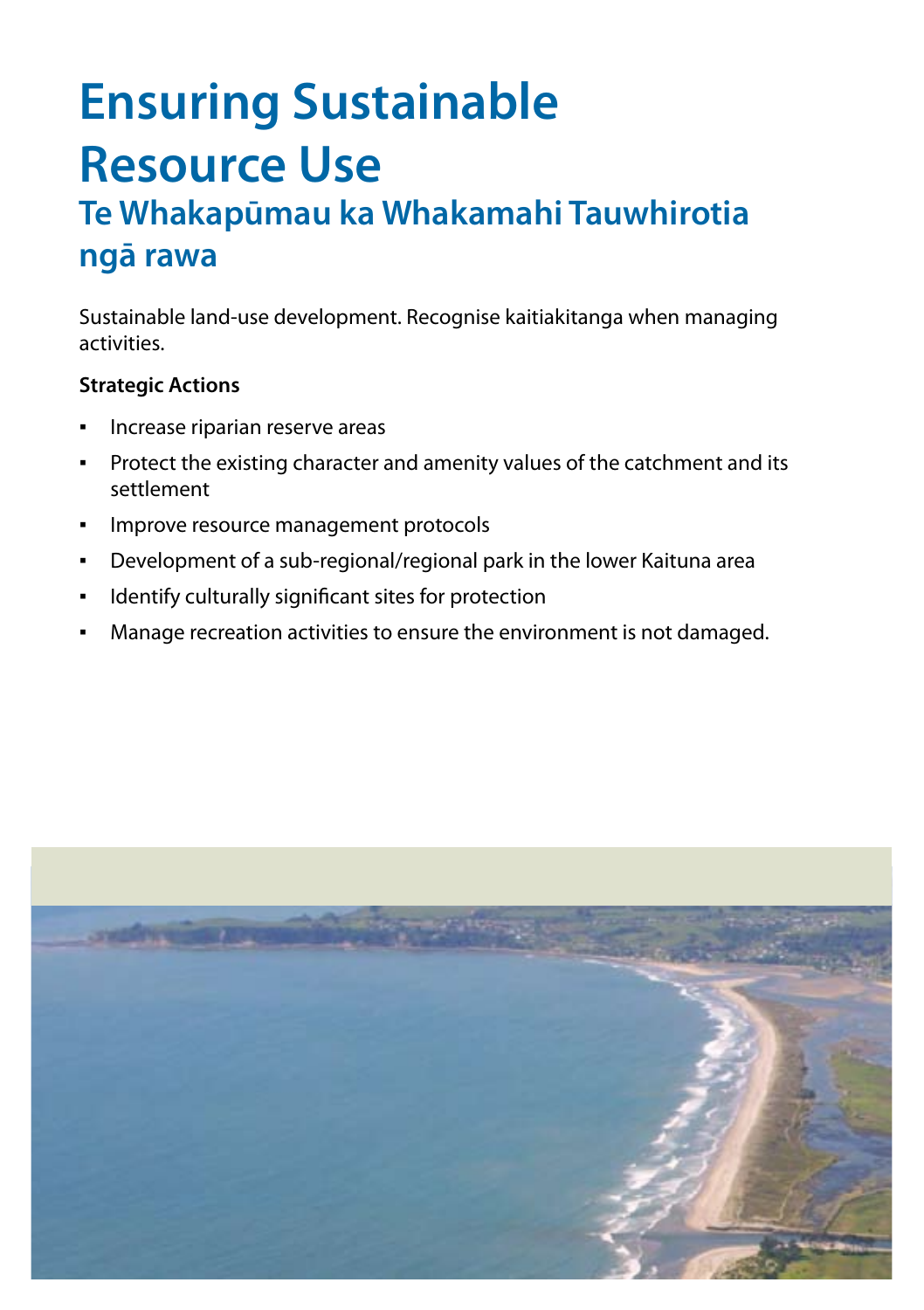## **Supporting Kaitiakitanga and Local People's Stewardship Te Tautoko i te Kaitiakitanga me ngā Tikanga Kaitiakitanga a te Hau Kāinga**

Include tangata whenua and local people in the management of the Kaituna River and Ōngātoro/Maketu Estuary. Improve access and recreation opportunities. Restore kaimoana in the Ōngātoro/Maketu Estuary.

- Educate the public about the spiritual relationship between tangata whenua and the Kaituna River and Ōngātoro/Maketu Estuary
- Identify options for the restoration and enhancement of the Kaituna River and Ōngātoro/Maketu Estuary
- Promote and encourage local restoration initiatives, such as wetland restoration, by landowners and community groups
- **•** Improve access and outlook points and walking links in the Lower Kaituna Wildlife Management Reserve and other identified public reserves
- Provide adequate recreational and social space and facilities within new urban development
- Restore kai awa and kaimoana beds and fish populations to the Ōngātoro/ Maketu Estuary.